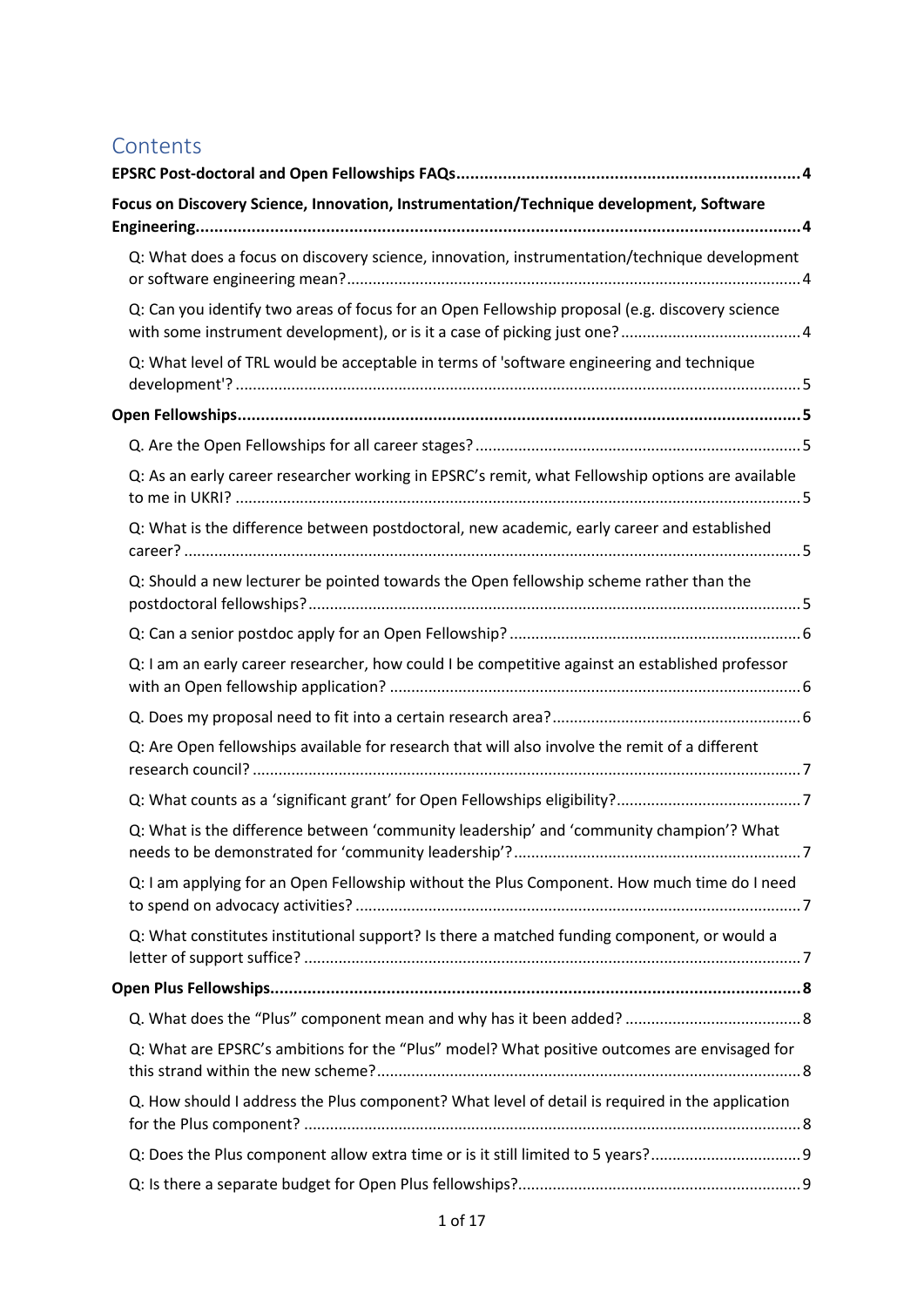| Q: There was an EPSRC 'Equality, Diversity & Inclusion champion' fellowship introduced last year<br>in Physical Sciences. Is this opportunity now closed and replaced by the Open Plus fellowships?9 |  |
|------------------------------------------------------------------------------------------------------------------------------------------------------------------------------------------------------|--|
|                                                                                                                                                                                                      |  |
| Q: For researchers deciding between a post-doctoral and Open fellowship, particularly for those<br>coming from outside the UK, what advice would you give to help decide which fellowship to apply   |  |
| Q: Can you indicate whether post-doctoral fellowships will be available beyond Energy and<br>Mathematical Sciences soon? How often do you expect to open calls for post-doctoral fellowships         |  |
| Q: Is the post-doctoral fellowship eligibility point on having a PhD at the point of application, or                                                                                                 |  |
| Q: Can a lecturer (without any significant funding but who has a small research group) be eligible                                                                                                   |  |
| Q: Can a Research Software Engineer (RSE) apply for a postdoctoral fellowship?  10                                                                                                                   |  |
| Q: If an applicant had previously been a Researcher Co-I on a project, would this disqualify them<br>from applying for a postdoctoral fellowship (due to the condition regarding not having had      |  |
|                                                                                                                                                                                                      |  |
|                                                                                                                                                                                                      |  |
|                                                                                                                                                                                                      |  |
| Q: I recently applied to the old EPSRC fellowship scheme. Can I now apply for the EPSRC Open                                                                                                         |  |
| Q: Can I apply to the EPSRC fellowships scheme in parallel with other UKRI Fellowship schemes,                                                                                                       |  |
|                                                                                                                                                                                                      |  |
| Q: What are the differences between Future Leader Fellowships (FLFs) and Open Fellowships?  11                                                                                                       |  |
|                                                                                                                                                                                                      |  |
| Q: Will there be new deadlines for submission, or will previous deadlines apply? 11                                                                                                                  |  |
|                                                                                                                                                                                                      |  |
|                                                                                                                                                                                                      |  |
| Q. What do you mean by "non-technical" aspects in the case for support? 11                                                                                                                           |  |
| Q: Can resources be requested for project partners, such as costs to cover travel? 12                                                                                                                |  |
|                                                                                                                                                                                                      |  |
|                                                                                                                                                                                                      |  |
|                                                                                                                                                                                                      |  |
| Q: Is there a maximum number of postdoctoral researchers / technicians I can request when                                                                                                            |  |
|                                                                                                                                                                                                      |  |
| Q: How much does the host institution need to contribute towards Equipment? 12                                                                                                                       |  |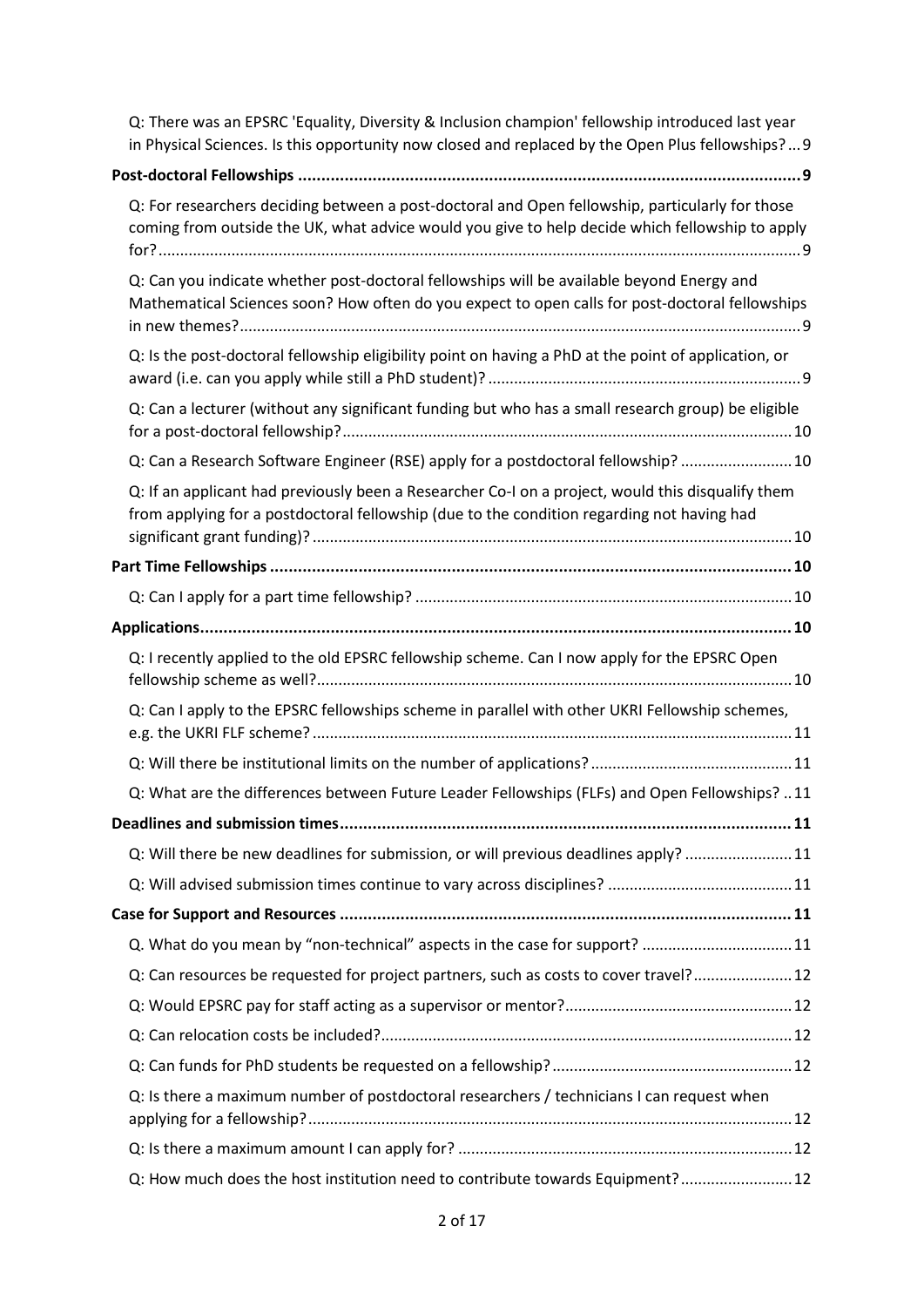| Q: Can I include a CV as a separate attachment, as well as track record information?  12                                                                                                                |  |
|---------------------------------------------------------------------------------------------------------------------------------------------------------------------------------------------------------|--|
|                                                                                                                                                                                                         |  |
| Q: Can a project partner be from the same Research Organisation as an applicant?  13                                                                                                                    |  |
|                                                                                                                                                                                                         |  |
| Q: Will the fellowships all be ranked/competing together? Will the applications with a Plus<br>component be assessed alongside the applications without a Plus component? 13                            |  |
| Q: How will peer review panels be managed when there may be applications to both the old<br>fellowships scheme (Early Career/Established Career) and the new scheme (Open/Open                          |  |
| Q: Will early career academics be competing alongside more established researchers?  13                                                                                                                 |  |
|                                                                                                                                                                                                         |  |
|                                                                                                                                                                                                         |  |
|                                                                                                                                                                                                         |  |
| Q: Can I apply for a fellowship even though I am not a UK National citizen? 14                                                                                                                          |  |
|                                                                                                                                                                                                         |  |
| Q: I have been working in industry since obtaining my PhD; can I still apply for a fellowship? 14                                                                                                       |  |
|                                                                                                                                                                                                         |  |
| Q: Can I submit a fellowship application to different funders at the same time?  14                                                                                                                     |  |
| Q: I have had a previously unsuccessful EPSRC fellowship application - can I resubmit to the UKRI                                                                                                       |  |
| Q: As EPSRC restricts the number of fellowship applications to one application within a 12-month<br>period, if I apply to the UKRI FLF scheme does this mean I cannot apply for an EPSRC fellowship for |  |
| Q: If I apply for a fellowship, would I be eligible for a New Investigator Award (NIA)?  15                                                                                                             |  |
| Q: Can I apply for a New Investigator Award (NIA) as well as one of the new fellowships                                                                                                                 |  |
| Q: Can international facility time count as the significant grant funding requirement for the Open                                                                                                      |  |
| Q: Is there any age limit for applying for a fellowship? Would someone in their 60s be able to                                                                                                          |  |
|                                                                                                                                                                                                         |  |
|                                                                                                                                                                                                         |  |
|                                                                                                                                                                                                         |  |
|                                                                                                                                                                                                         |  |
| Q: Can named visiting researchers on a fellowship apply for their own EPSRC Fellowship?17                                                                                                               |  |
|                                                                                                                                                                                                         |  |
| Q: Can non-project partner letters of support be included in the application?17                                                                                                                         |  |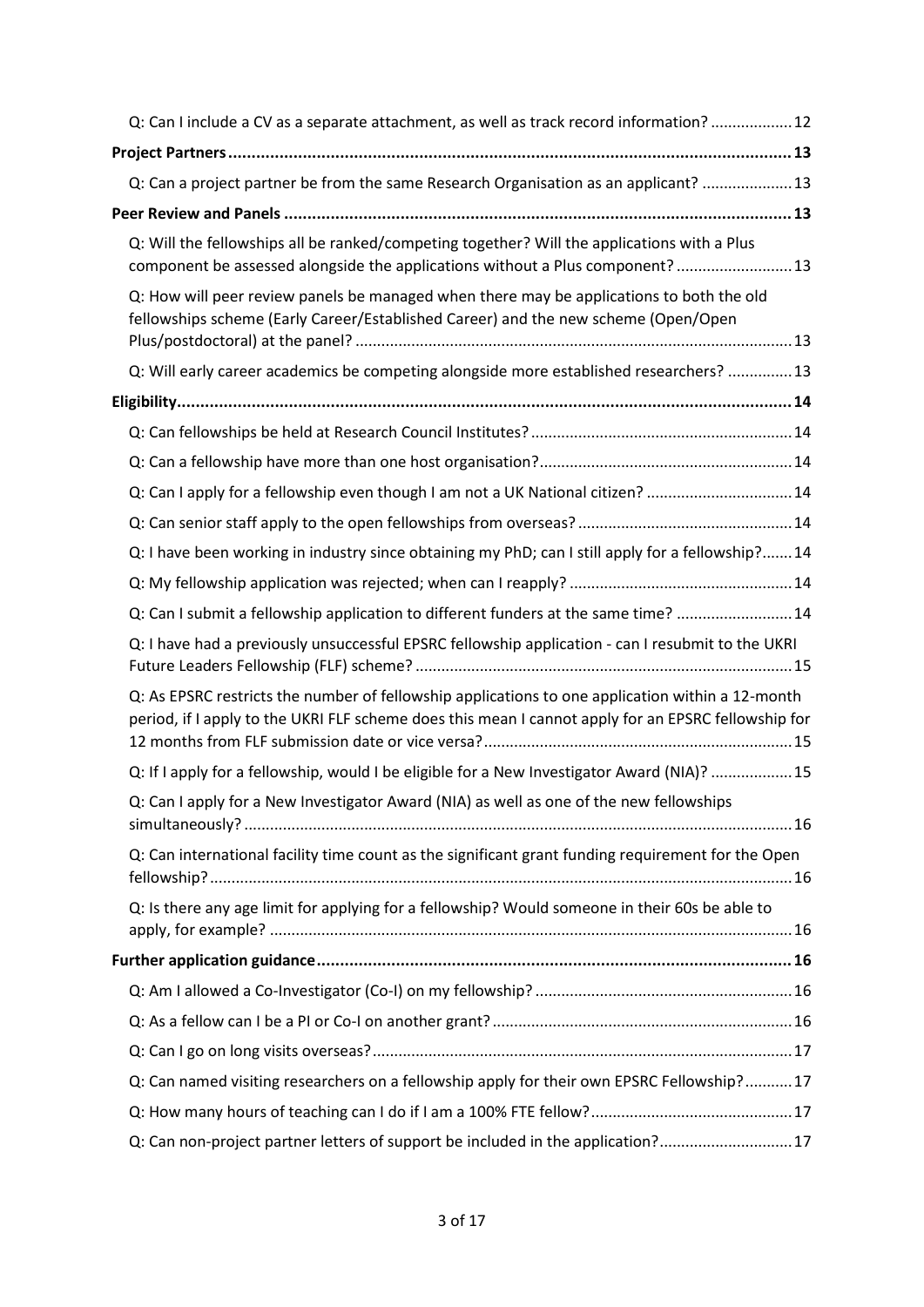# <span id="page-3-0"></span>EPSRC Post-doctoral and Open Fellowships FAQs

# <span id="page-3-1"></span>Focus on Discovery Science, Innovation, Instrumentation/Technique development, Software Engineering

### <span id="page-3-2"></span>Q: What does a focus on discovery science, innovation, instrumentation/technique development or software engineering mean?

For the first time**,** EPSRC is providing ongoing fellowship opportunities for people who want to focus on innovation, instrument/technique development or software engineering. Our current definition of research quality is very broad and could be equally applied to any of these areas of focus, hence the assessment criteria and process for each area of focus are the same.

There is no pre-defined target number for each potential area of fellowship focus and no ringfencing of budgets. EPSRC is looking to support excellence and a balanced portfolio across all themes and all types of Fellowship. The scheme will provide opportunities for different types of Fellowships to be undertaken, as relevant to the applicant's background, their career development needs, and research, innovation and/or technical interests.

To help ensure that your proposal is reviewed by members of our peer review college who have expertise in the identified area(s) of focus, we are asking applicants to identify in JeS the area(s) of focus of their fellowships application as outlined below:

Fellowships with a focus on **discovery science** should lead to fundamental science furthering an existing, new or emerging field. They will advance the frontiers of knowledge and, longer term, contribute to increased economic impact and/or social prosperity.

Fellowships with a focus on **innovation** should include collaboration/engagement with public, private or third sector organisations, or focus on routes to IP capture and/or commercialisation. These proposals will be able to describe likely routes to contribute to current or future UK economic success and/or enable the future development of key emerging industries, but still be within the remit of EPSRC.

Fellowships with a focus on **instrumentation/technique development or software engineering** will look to support and expand technologies and techniques to further both academic and industrial research capability. Applications for instrument/technique development or software engineering must still fit into the EPSRC remit, both from a scientific and technological development perspective.

# <span id="page-3-3"></span>Q: Can you identify two areas of focus for an Open Fellowship proposal (e.g. discovery science with some instrument development), or is it a case of picking just one?

Yes, you can include more than one area of focus in an Open Fellowship proposal. You are asked to identify the areas to help ensure that your proposal is sent to suitable reviewers.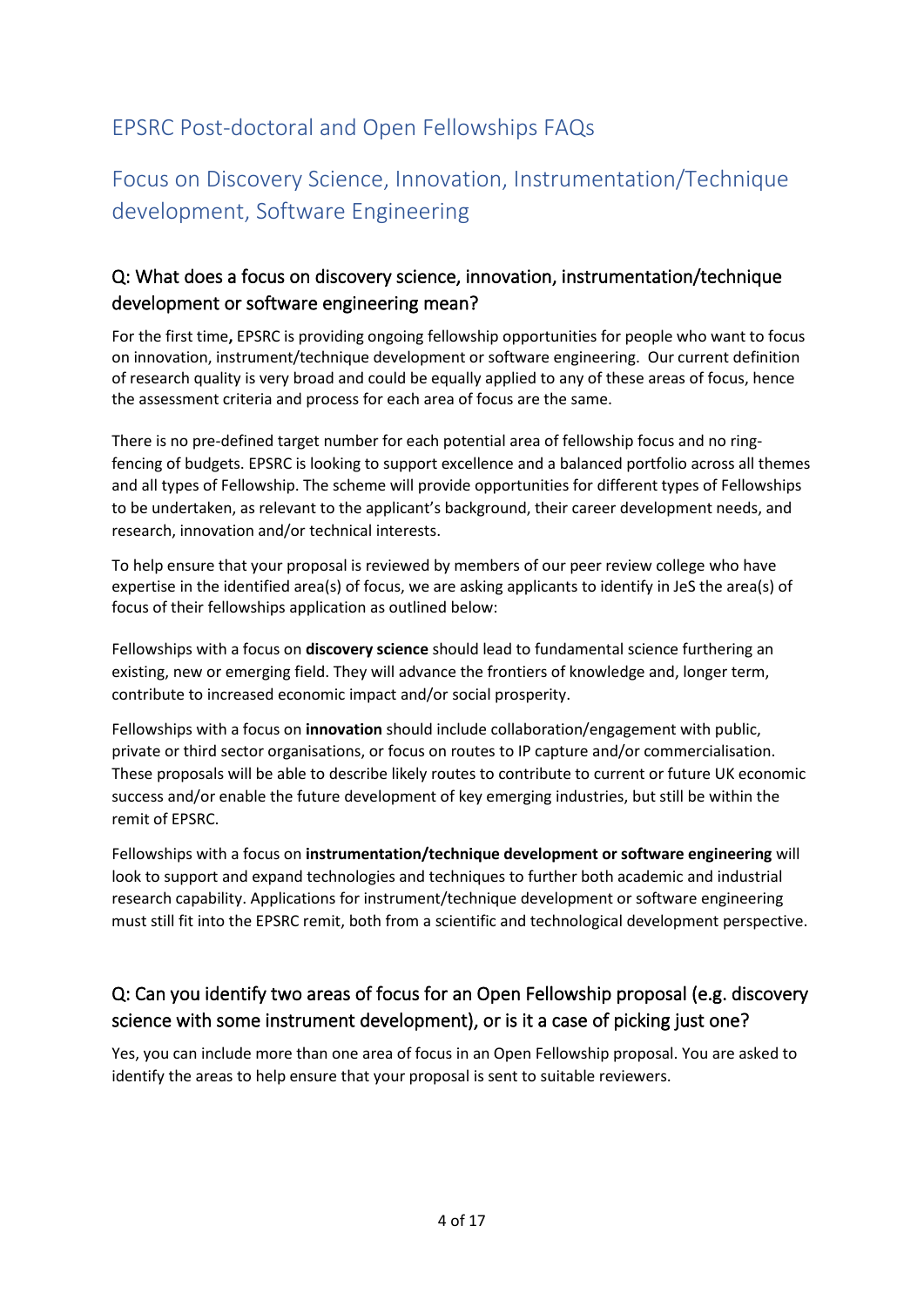## <span id="page-4-0"></span> Q: What level of TRL would be acceptable in terms of 'software engineering and technique development'?

Instrumentation/technique development and software engineering proposals will need to be in EPSRC remit and therefore will typically be TRL 1-3.

# <span id="page-4-1"></span>Open Fellowships

### <span id="page-4-2"></span>Q. Are the Open Fellowships for all career stages?

Open Fellowships are for all career stages beyond post-doctoral level and include researchers from those who are on the cusp of their first academic appointment, to early- and mid-career, to those with vast amounts of experience or those applicants who are leading technical development. Applicants will need to justify how the fellowship adds value to their career beyond other funding routes available. Applicants who have not acquired enough experience to be close to their first academic appointment nor led the development of technical skills may wish to consider applying for a post-doctoral level fellowship.

#### **Q. What counts as evidence of leadership in an area of technical development?**

An example could be a research software engineer who is driving the development of high-quality research software and demonstrating leadership in embedding the vital role of software in disciplinary and institutional research cultures.

### <span id="page-4-3"></span>Q: As an early career researcher working in EPSRC's remit, what Fellowship options are available to me in UKRI?

The standard [to distinguish from particular theme opportunities] fellowship opportunities available for an early career researcher are UKRI Future Leaders Fellowships and EPSRC Open Fellowships. Applicants should carefully consider the details of each funding opportunity and apply for whichever fits them best. The UKRI FLF scheme is a minimum of 4 years (pro-rata) and up to 7 years in duration, with an expectation of increasing host organisation funding in the later years. EPSRC Open Fellowships are also flexible in duration (up to 5 years) and, optionally, allow applicants to spend a substantial proportion of time (up to 50%) on non-technical elements to create positive change in the research community (such as equality, diversity and inclusion or responsible research and innovation), or to hold the fellowship at less than 100% of their working time." Applications for EPSRC Open Fellowships must be made through a research organisation eligible to apply to EPSRC. UKRI FLFs may be held in wider range of organisations including business.

# <span id="page-4-4"></span>Q: What is the difference between postdoctoral, new academic, early career and established career?

Post-doctoral fellowships are for those who have recently started formulating their own research ideas and want to demonstrate research independence. New academics/early career researchers and established career researchers would all be suitable for the Open fellowship scheme.

# <span id="page-4-5"></span>Q: Should a new lecturer be pointed towards the Open fellowship scheme rather than the postdoctoral fellowships?

It depends on the career path of the applicant. If the applicant has already demonstrated research independence and has been conducting research based on their own research ideas, they would not be eligible for the post-doctoral scheme but could consider the Open fellowship scheme. Applicants should liaise with their Research Office to help decide which scheme is most appropriate for their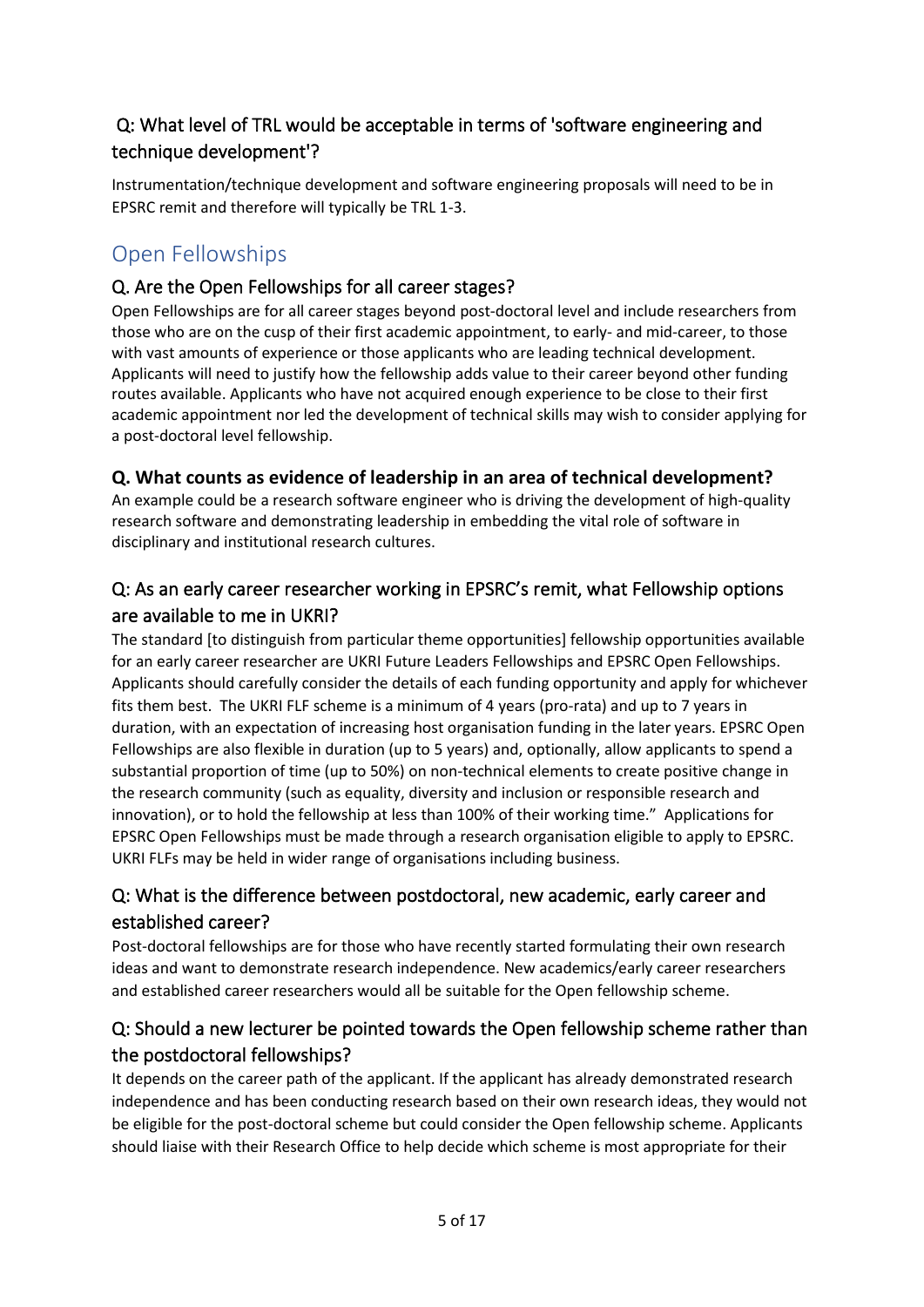skills and experience but should be aware that prioritisation panels will be able to reject proposals if they deem the applicant has already demonstrated research independence.

# <span id="page-5-0"></span>Q: Can a senior postdoc apply for an Open Fellowship?

It depends on the career path of the applicant. If the applicant is on the cusp of being able to apply for their first academic appoint and has already demonstrated research independence and been delivering elements of their own research ideas, then the Open Fellowship might be suitable. Applicants should discuss which fellowship is suitable for them with their head of department and/or research office staff.

# <span id="page-5-1"></span>Q: I am an early career researcher; how could I be competitive against an established professor with an Open fellowship application?

Parts of the application are assessed with reference to the career stage of the applicant. For example, the assessment of Team Leadership (line management/development of others) is carried out relative to the career stage of the applicant. Experienced researchers would be expected to have significant examples of how they have nurtured the development of staff whereas less experienced researchers might not have managed staff before so could reference occasions where they have supported colleagues in their learning and development or supervised Masters project/PhD student etc.

Applicants will need to justify how the fellowship adds value to their career beyond other funding routes available and this will be assessed relative to career stage at the interview panel. The application guide contains some diverse examples of career enhancement via the Open Fellowships mechanism with outline examples including:

- **An early career researcher wishing to start their own research group**
- A researcher with a sustained period of part time working patterns wishing to increase outputs to be competitive at applying for traditional funding
- A research technical professional who wants to collaborate with researchers from different scientific disciplines to apply their techniques
- Experienced researcher wishing to transfer knowledge to a different discipline
- **Researcher moving from industry to academia**

It is also worth noting that during our extensive consultation exercise, the community were divided on who the removal of careers stages would benefit – some thought it would benefit early career researchers, and some that it would favour more experienced applicants. The assessment of applicants at different career stages is going to be very closely monitored as time progresses.

### <span id="page-5-2"></span>Q. Does my proposal need to fit into a certain research area?

Open Fellowships are open across the whole of EPSRC's remit. Post-doctoral fellowships are open in specified areas. Postdoctoral fellowships are currently open for applications to Energy and to Mathematical Sciences, and there is also a call open with the engineering theme in Synthetic Biology.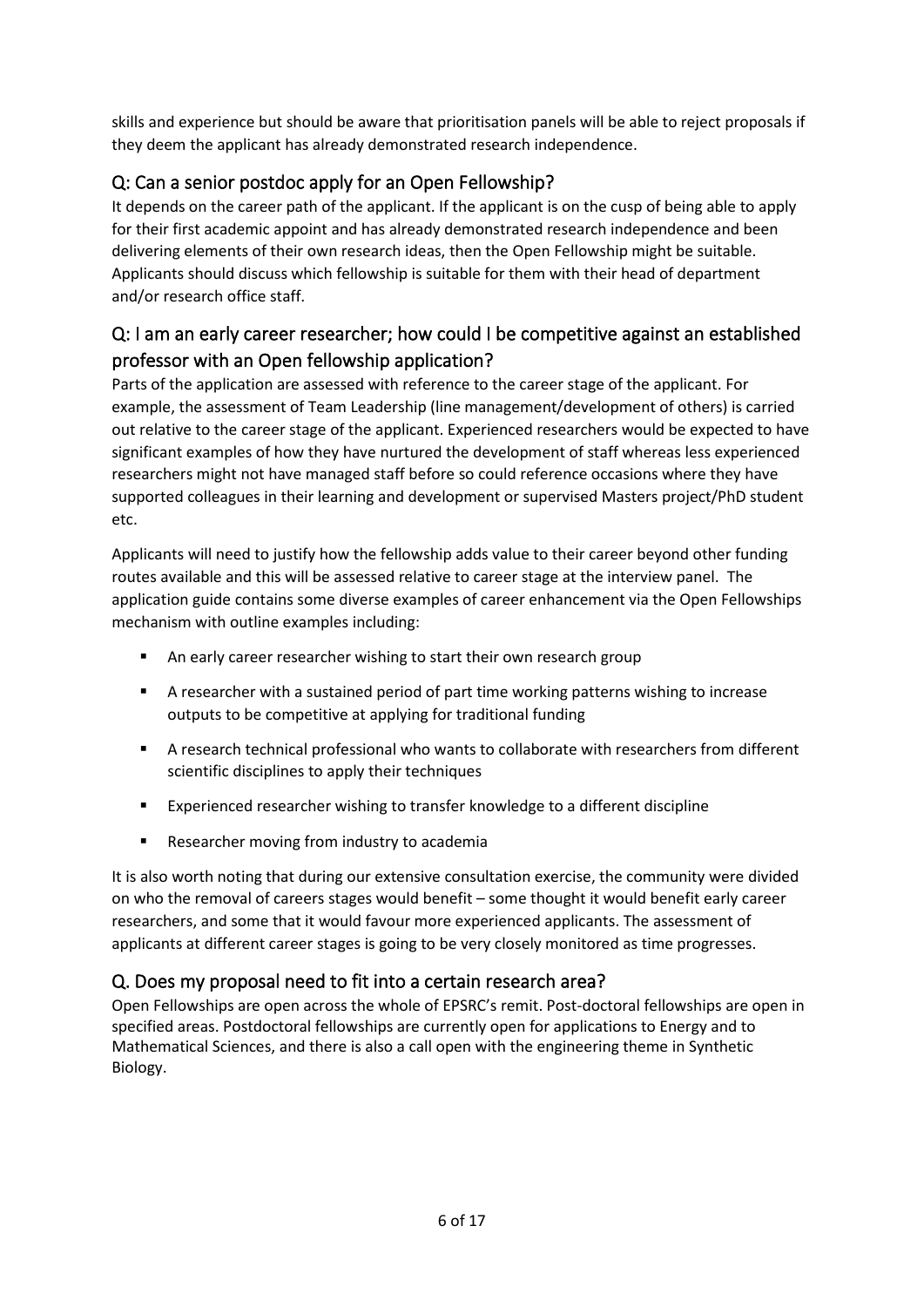# <span id="page-6-0"></span>Q: Are Open fellowships available for research that will also involve the remit of a different research council?

Yes, so long as the majority of the research proposed falls within EPSRC remit. If you are unsure, please submit a remit query via the EPSRC website, ahead of submitting your application.

# <span id="page-6-1"></span>Q: What counts as a 'significant grant' for Open Fellowships eligibility?

A significant grant is usually defined as those which included PDRA time, capital equipment or were in excess of £100,000 (FEC). Please note that this figure is indicative and is not a hard limit – it is intended as guidance to help applicants decide which scheme fits them best. If you would previously have applied to an early career fellowship you would most likely be suited to the Open fellowship. A number of applicants may also be in a position to apply for the Open fellowships without ever having held a grant of over £100,000. This could include research technical professionals or applicants who have worked on their own research idea as part of a larger grant.

# <span id="page-6-2"></span>Q: What is the difference between 'community leadership' and 'community champion'? What needs to be demonstrated for 'community leadership'?

'Community leadership' is part of the assessment criteria at the review stage and the interview stage for all Open and Open Plus fellowships. This criterion seeks demonstration of leadership by example in matters relating to the modern research environment, good communication skills across a range of stakeholders, and clear plans for advocacy during the Fellowship award. Further detail can be found in the assessment criteria section of the application guidance on the EPSRC website.

'Community champion' is applicable only to Open Plus fellowships and refers to the applicant championing and undertaking work in an area of research culture as part of the fellowship e.g. Equality, Diversity and Inclusion, Responsible Research and Innovation, Public Engagement.

# <span id="page-6-3"></span>Q: I am applying for an Open Fellowship without the Plus Component. How much time do I need to spend on advocacy activities?

As a typical guide, around 5% of your time might be spent on advocacy work but this is flexible and not a definitive guide or a fixed time allocation requirement.

### <span id="page-6-4"></span>Q: What constitutes institutional support? Is there a matched funding component, or would a letter of support suffice?

The guidance on host institution support is available on our website: [https://epsrc.ukri.org/skills/fellows/hostorganisationobligations/.](https://epsrc.ukri.org/skills/fellows/hostorganisationobligations/)

For Post-doctoral fellowship applications, Research Organisations must:

- Make sure that the aims and aspirations of the applicant are suitable for a fellowship application.
- Support the applicant to ensure they have:
	- $\circ$  Identified areas they need to improve on and how they intend to gain experience to meet these needs
	- o Considered their knowledge of ethical, responsible and inclusive research culture and thought about how they could further this knowledge
	- $\circ$  Considered if they need a mentor, and what aspects of their development their mentor will help with.

For Open fellowship applications, Research Organisations must: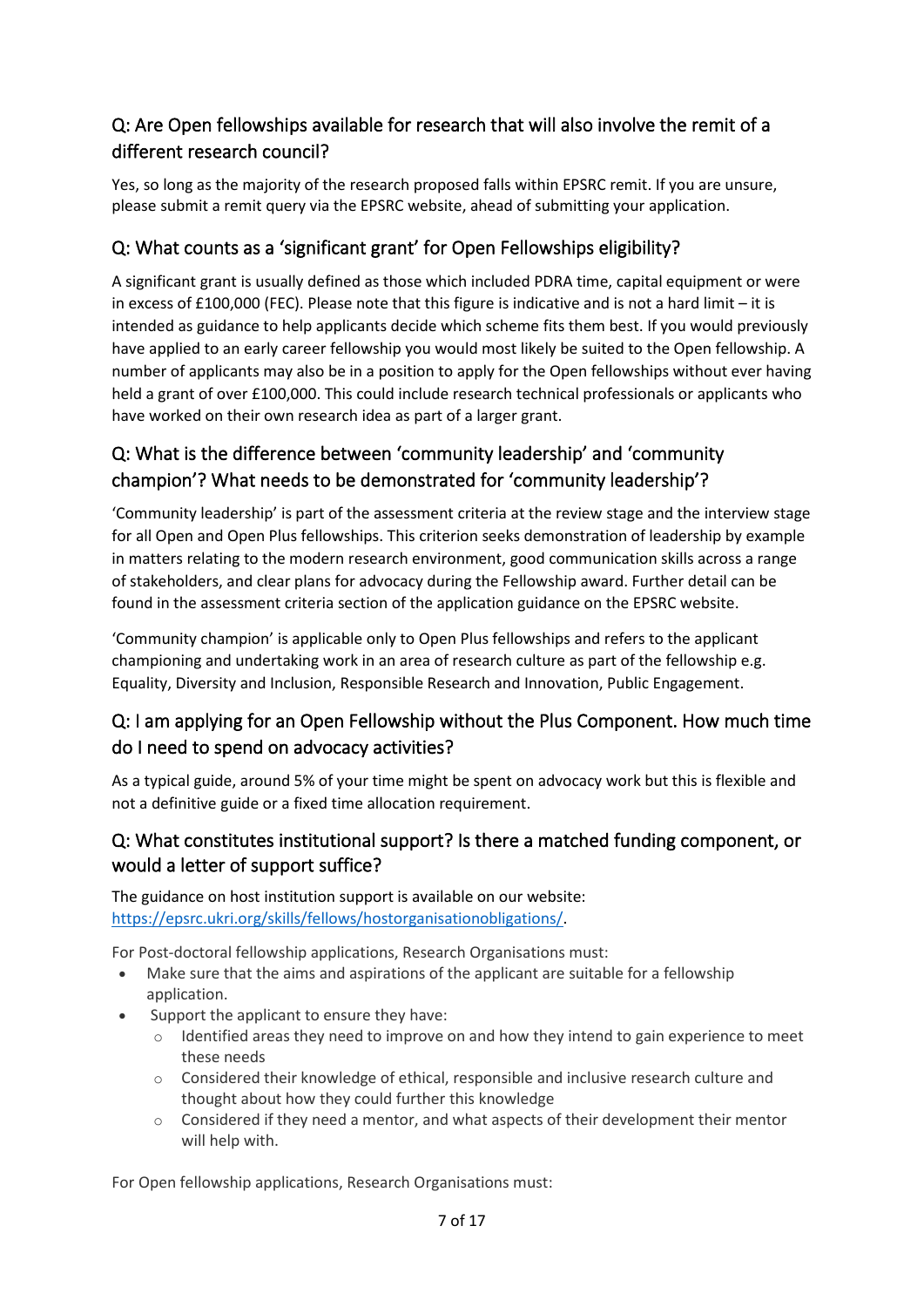- Make sure that the experience, aims and aspirations of the applicant are suitable for a fellowship application;
- Commit to supporting the applicant to ensure their knowledge and expertise in implementing good practice in creating a modern and inclusive research environment is continually updated;
- Identify the additional support the Research Organisation will provide to ensure successful project delivery and opportunities for the applicant to expand or enhance their current role;
- For those applicants who are choosing to add the Plus component, indicate how the topic the applicant has chosen to champion fits the work your organisation is doing in this area, and how you will assist the applicant to lead their chosen area.

# <span id="page-7-0"></span>Open Plus Fellowships

#### <span id="page-7-1"></span>Q. What does the "Plus" component mean and why has it been added?

The Plus component should be selected when the applicant plans to spend 20-50% of their time in the fellowship to create positive culture change in the research community beyond their proposed scientific project and research group. Some examples of the types of activities this might comprise are provided in the application guidance.

This option has been included as EPSRC recognise there is a need to support research leaders within the community who are also equipped with the time and skills to develop understanding of significant research culture challenges, as well as raising awareness of the related issues and opportunities within the community. This will provide capacity to support the implementation of new ideas and initiatives to increase the pace of change. Applicants are encouraged to develop collaborations with other groups or bodies working in similar areas, such as learned societies, think tanks etc.

### <span id="page-7-2"></span>Q: What are EPSRC's ambitions for the "Plus" model? What positive outcomes are envisaged for this strand within the new scheme?

Our ambitions are to see genuine, positive step changes in research culture throughout the sector, with support and recognition for work relating to the advancement of things such as Equality, Diversity and Inclusion, Responsible Research and Innovation, and Public Engagement (among other areas). A key indicator of success would be that university promotion criteria are broadened from the current focus on publications and funding record to look at the additional work undertaken by the individual to improve research culture, both within their own institution but also within their discipline, and in the research community more broadly.

# <span id="page-7-3"></span>Q. How should I address the Plus component? What level of detail is required in the application for the Plus component?

If selecting the plus component, you are provided with an additional 2 pages within your case for support. These two pages should be used to describe your plan for this component. Your plan should include the approaches and activities you will employ, and importantly how these activities, combined with your leadership role, will deliver positive research culture change on your chosen topic within your research community. You should demonstrate a clear understanding of the challenges you will face, identify the desired outcomes and your approach to achieving these, including engagement with appropriate stakeholders. The desired outcomes should be realistic, and appropriate time and resource should be allocated to address the challenge(s). You should ensure that your track record in the area you will be addressing is included within your narrative CV.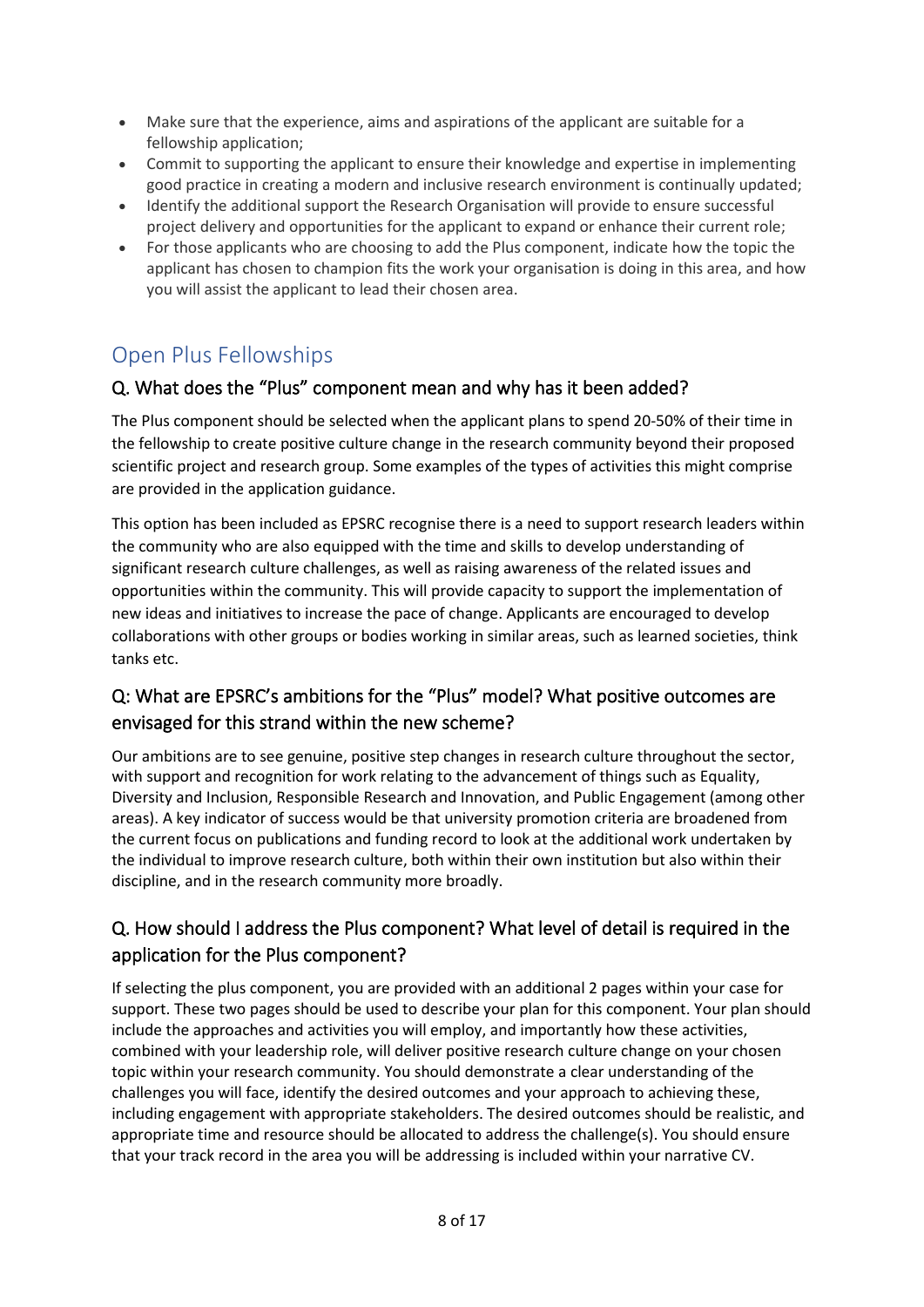## <span id="page-8-0"></span>Q: Does the Plus component allow extra time or is it still limited to 5 years?

The duration is limited to a maximum of 5 years (extended pro-rata if you are working part time) for Open Plus fellowships.

#### <span id="page-8-1"></span>Q: Is there a separate budget for Open Plus fellowships?

No. Fellowships are funded through individual Themes' budgets, which encompass all funding schemes. Themes manage their budgets taking advice from peer review and Strategic Advisory Teams, according to excellence and strategic need.

# <span id="page-8-2"></span>Q: There was an EPSRC 'Equality, Diversity & Inclusion champion' fellowship introduced last year in Physical Sciences. Is this opportunity now closed and replaced by the Open Plus fellowships?

Yes - we are looking to encourage Fellows to champion Equality, Diversity and Inclusion (ED&I) through the Open Plus route, across the whole of EPSRC's remit.

# <span id="page-8-3"></span>Post-doctoral Fellowships

# <span id="page-8-4"></span>Q: For researchers deciding between a post-doctoral and Open fellowship, particularly for those coming from outside the UK, what advice would you give to help decide which fellowship to apply for?

The advice for these applicants is the same as for applicants applying from within the UK. Applicants should liaise with their Research Office to help decide which scheme is most appropriate for their skills and experience. Post-doctoral fellowships are for those who have recently started formulating their own research ideas and want to demonstrate research independence. If the applicant is on the cusp of being able to apply for their first academic appoint and has already demonstrated research independence and been delivering elements of their own research ideas, then the Open Fellowship might be suitable. The emphasis is on the skills and experience the applicant has acquired rather than the amount of funding that they have already obtained. Some applicants for the open fellowship scheme may not have previously obtained funding directly, especially if they are a research technical professional.

# <span id="page-8-5"></span>Q: Can you indicate whether post-doctoral fellowships will be available beyond Energy and Mathematical Sciences soon? How often do you expect to open calls for postdoctoral fellowships in new themes?

Areas for post-doctoral fellowships will be identified and opened when a clear strategic need arises, and any decision to open an area will be evidence-led. Calls for post-doctoral fellowships may be opened at any point throughout the year and they will be advertised in advance of the call opening. Synthetic Biology (in Engineering) will also be accepting applications for post-doctoral Fellowships when the new scheme is launched. This has been opened due to the recommendations in the UK roadmap for this area.

# <span id="page-8-6"></span>Q: Is the post-doctoral fellowship eligibility point on having a PhD at the point of application, or award (i.e. can you apply while still a PhD student)?

Applicants may apply before the awarding of their PhD, but they will need to have successfully completed their PhD before they could begin the fellowship.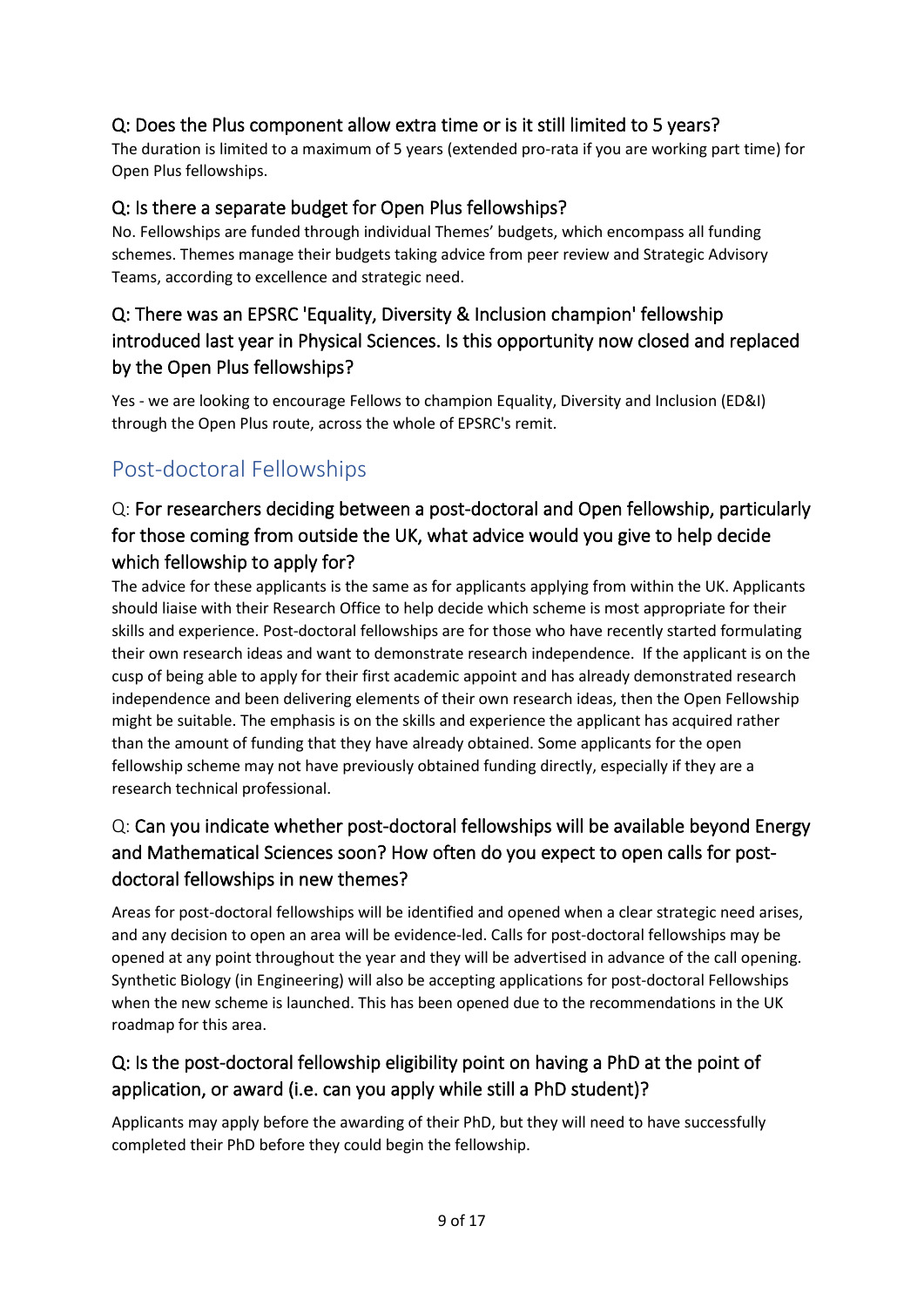# <span id="page-9-0"></span>Q: Can a lecturer (without any significant funding but who has a small research group) be eligible for a post-doctoral fellowship?

If you already have a small research group and have been delivering research based on your own research ideas, it is likely that peer review would judge you to be too experienced for a post-doctoral fellowship and you would be better suited to the open fellowship scheme. The emphasis is on the skills and experience the applicant has acquired rather than the amount of funding that they have already obtained. Some applicants for the open fellowship scheme may not have previously obtained funding directly, especially if they are a research technical professional.

## <span id="page-9-1"></span>Q: Can a Research Software Engineer (RSE) apply for a postdoctoral fellowship?

If the RSE was working in an area that is open for postdoctoral fellowships (currently Energy, Maths, Synthetic Biology) then yes. If you are a research software engineer who is driving the development of high-quality research software and demonstrating leadership in embedding the vital role of software in disciplinary and institutional research cultures, you could consider applying for an open fellowship.

# <span id="page-9-2"></span>Q: If an applicant had previously been a Researcher Co-I on a project, would this disqualify them from applying for a postdoctoral fellowship (due to the condition regarding not having had significant grant funding)?

If the applicant has already demonstrated research independence and has been conducting research based on their own research ideas, (which would be likely if they have been a researcher Co-I) they would not be eligible for the post-doctoral scheme but could consider the Open fellowship scheme. Applicants should liaise with their Research Office to help decide which scheme is most appropriate for their skills and experience but should be aware that prioritisation panels will be able to reject proposals for post-doctoral fellowships if they deem the applicant has already demonstrated research independence.

# <span id="page-9-3"></span>Part Time Fellowships

### <span id="page-9-4"></span>Q: Can I apply for a part time fellowship?

Yes. Fellowships can be held part time at a minimum level of 50%. Where an applicant is ordinarily employed part time, your EPSRC fellowship may be held part-time at a minimum level of 50% and your fellowship will be extended accordingly (pro-rata), for example 120 months at 50% FTE.

# <span id="page-9-5"></span>Applications

# <span id="page-9-6"></span>Q: I recently applied to the old EPSRC fellowship scheme. Can I now apply for the EPSRC Open fellowship scheme as well?

You cannot apply to both schemes at the same time. Applicants that apply to the current scheme will still be subject to our policy on only applying for one UKRI fellowship in a rolling 12-month period.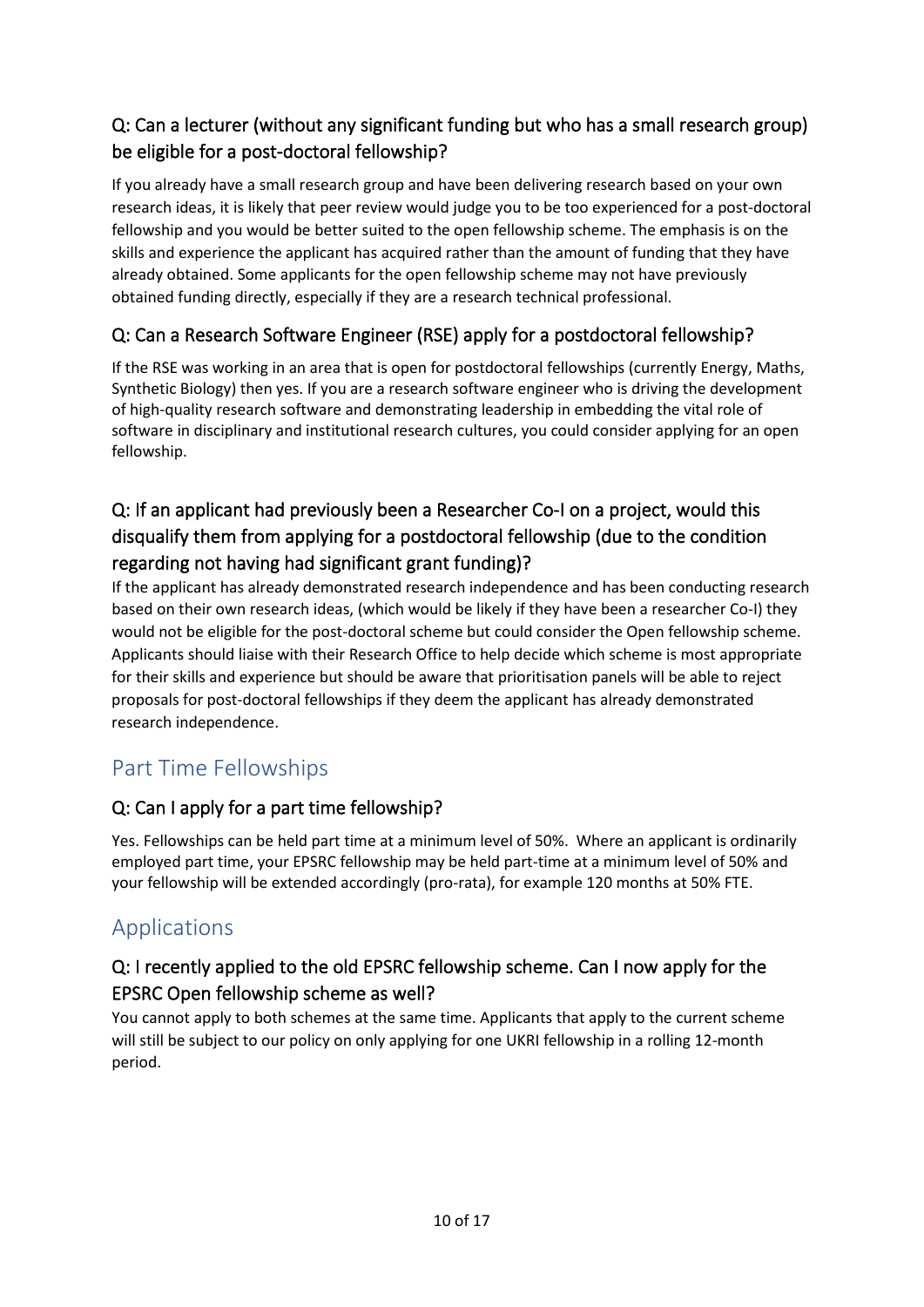# <span id="page-10-0"></span>Q: Can I apply to the EPSRC fellowships scheme in parallel with other UKRI Fellowship schemes, e.g. the UKRI FLF scheme?

No. Applicants may only have one fellowship application under consideration by UKRI (which also encompasses schemes led by any of the Research Councils and/or Innovate UK) at any point, unless expressly permitted in the Research Council/Innovate UK scheme's call documentation.

### <span id="page-10-1"></span>Q: Will there be institutional limits on the number of applications?

In the spirit of openness and flexibility, EPSRC will not initially be setting quotas for the number of proposals that can be submitted by an individual research organisation. However, EPSRC will be monitoring the number and quality of proposals received from institutions and reserves the right to discuss ongoing submission behavior with individual institutions and enforce a quota if necessary.

### <span id="page-10-2"></span>Q: What are the differences between Future Leader Fellowships (FLFs) and Open Fellowships?

The UKRI FLF scheme awards are a minimum of 4 years (pro-rata) and up to 7 years in duration, with an expectation of increasing host organisation funding in the later years. EPSRC Open Fellowships are also flexible in duration (up to 5 years) and, optionally, allow applicants to spend a substantial proportion of time (up to 50%) on non-technical elements to create positive change in the research community (such as in equality, diversity and inclusion, or responsible research and innovation), or to hold the fellowship at less than 100% of their working time. Applications for EPSRC Open Fellowships must be made through a research organisation that is eligible to hold EPSRC funding. UKRI FLFs may be held in a wider range of organisations, including business.

# <span id="page-10-3"></span>Deadlines and submission times

#### <span id="page-10-4"></span>Q: Will there be new deadlines for submission, or will previous deadlines apply?

There are no hard deadlines for fellowship submission dates but each theme does have advised submission dates for each fellowships panel – see the application guide for more details. These are unchanged from the previous fellowship scheme submission dates. Applications can be submitted at any time and will be processed on a rolling basis. However, there may be some exceptions for specific fellowship calls.

#### <span id="page-10-5"></span>Q: Will advised submission times continue to vary across disciplines?

Yes - each theme runs their own panels and interviews. The applicant should look in the application guidance at the indicative submission periods for whichever theme is likely to represent the majority of the research. Please be aware that these dates illustrate typical timelines only and we cannot guarantee applications going to specific panels. Submitting a proposal early (4-6 months prior to a panel) will give the best possible chance of the postal peer review being completed before the intended panel meeting.

# <span id="page-10-6"></span>Case for Support and Resources

#### <span id="page-10-7"></span>Q. What do you mean by "non-technical" aspects in the case for support?

There are up to two pages in the case for support to address the non-technical (or non-scientific) aspects of the assessment criteria. The non-technical aspects of the assessment criteria are those largely assessed in the interview criteria but can also include aspects related to the management of the project.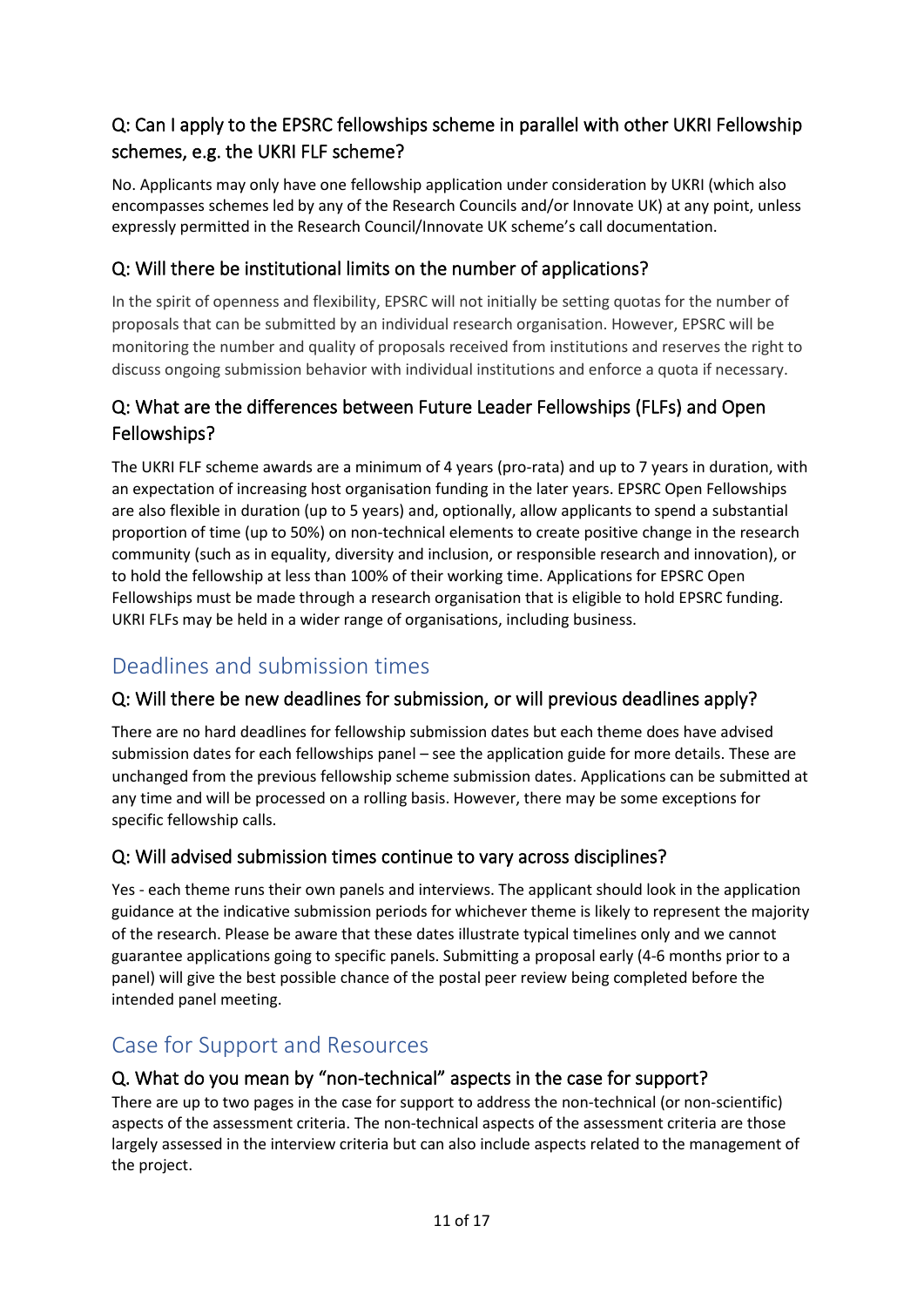### <span id="page-11-0"></span>Q: Can resources be requested for project partners, such as costs to cover travel?

No. Applicants cannot request any resources for project partners as they are supposed to be formally contributing to the project either in cash or in kind, and they cannot receive funds from the EPSRC award.

#### <span id="page-11-1"></span>Q: Would EPSRC pay for staff acting as a supervisor or mentor?

No, we would not pay for staff resource acting in a supervisory or mentoring role.

#### <span id="page-11-2"></span>Q: Can relocation costs be included?

Relocation costs (under Travel & Subsistence) are allowable for fellows (and other named staff on grants) as the Funding Guide states:

"Relocation costs may be included for staff who are named in the proposal form. Relocation costs for un-named staff should be found from the Indirect Cost element of the grant."

It would be up to the applicant / host organisation to determine what reasonable cost is in this regard and justify accordingly.

#### <span id="page-11-3"></span>Q: Can funds for PhD students be requested on a fellowship?

No. Fellowships operate on the same basis as responsive mode EPSRC proposals in this regard. Student allocations are determined from within host organisations, according to their local arrangements, with funding drawn from either UKRI or non-UKRI sources.

#### <span id="page-11-4"></span>Q: Is there a maximum number of postdoctoral researchers / technicians I can request when applying for a fellowship?

There is no maximum number of postdoctoral researchers you have can have on your proposal, but they must all be fully justified in terms of the scientific/technical requirements and the resource you are requesting.

#### <span id="page-11-5"></span>Q: Is there a maximum amount I can apply for?

There is no upper limit to the amount you can apply for, but all resources must be fully justified in the Justification of Resources. You can see details of funded fellowships in your area using the [Visualising our Portfolio](https://epsrc.ukri.org/research/ourportfolio/vop/) section of the EPSRC website.

#### <span id="page-11-6"></span>Q: How much does the host institution need to contribute towards Equipment?

This will depend on the cost of the equipment. Our process and full guidance can be found here: <https://epsrc.ukri.org/research/facilities/equipment/process/researchgrants>

#### <span id="page-11-7"></span>Q: Can I include a CV as a separate attachment, as well as track record information?

Information that would previously have been contained within your CV and track record are now to be included as part of the 4-page 'Narrative CV' document. Additional, separate CV documents will not be accepted.

The submitted document must be no longer than 4 sides of A4 in total, and there is not a prescribed length for each section. The headings and descriptors have been adapted from the Resumé for Researchers tool developed by the Royal Society. Further information on what is required can be found on our website[: https://epsrc.ukri.org/files/funding/calls/2020/open-fellowship-narrative-cv](https://epsrc.ukri.org/files/funding/calls/2020/open-fellowship-narrative-cv-and-track-record/)[and-track-record/.](https://epsrc.ukri.org/files/funding/calls/2020/open-fellowship-narrative-cv-and-track-record/)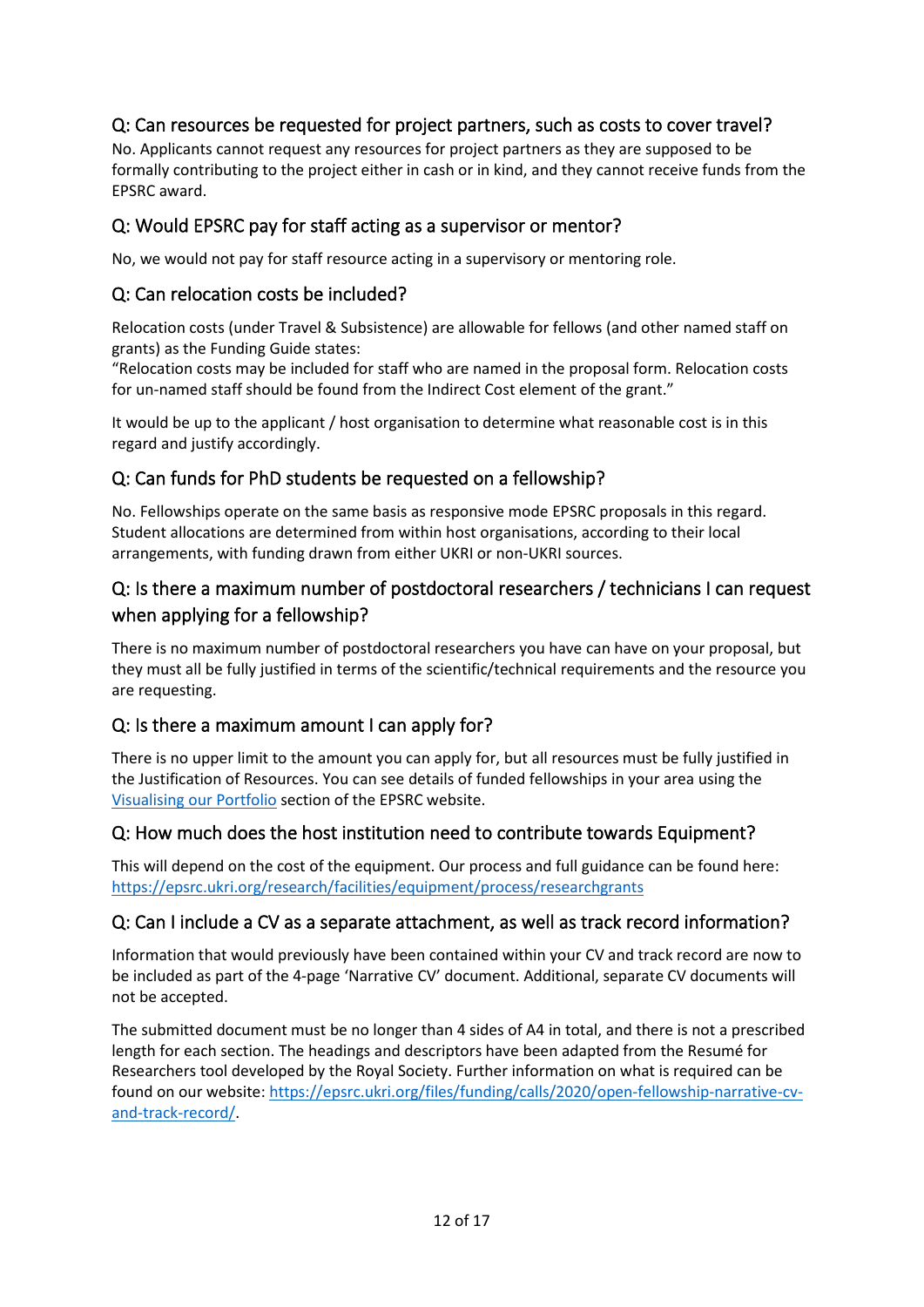# <span id="page-12-0"></span>Project Partners

### <span id="page-12-1"></span>Q: Can a project partner be from the same Research Organisation as an applicant?

No. Project partners cannot be from the same Research Organisation and any listed will be removed if the application is successful. If you want to reference collaborators from the host organisation, then please refer to them in the Host Organisation Statement.

# <span id="page-12-2"></span>Peer Review and Panels

### <span id="page-12-3"></span>Q: Will the fellowships all be ranked/competing together? Will the applications with a Plus component be assessed alongside the applications without a Plus component?

Post-doctoral, Open and Open Plus fellowships will be assessed at the same panel meeting but, as they have different criteria, they will be ranked on separate lists.

# <span id="page-12-4"></span>Q: How will peer review panels be managed when there may be applications to both the old fellowships scheme (Early Career/Established Career) and the new scheme (Open/Open Plus/postdoctoral) at the panel?

Proposals will be ranked on separate lists at the meeting. While there is still a mixed economy of proposals being considered at a meeting, there will potentially be up to six lists for Fellowships at the panel:

- Postdoctoral (old funding scheme open in specific areas)
- Early Career (old funding scheme)
- Established Career (old funding scheme)
- Open fellowships (new scheme)
- Open Plus Fellowships (new scheme)
- Postdoctoral fellowships (new scheme currently open for Energy; Mathematical Sciences; Synthetic Biology)

#### <span id="page-12-5"></span>Q: Will early career academics be competing alongside more established researchers?

The Open Fellowships are open to all career stages beyond postdoctoral level. The fellowship vision assessment criterion asks reviewers to comment on how the award of the fellowship will progress the career of the applicant over and above their current trajectory, and why the applicant needs this award in order to achieve this career progression.

The career progression afforded by the Open Fellowship is likely to vary considerably across career stages and therefore some examples of how a fellowship could progress your career are provided in the application guidance on our website: [https://epsrc.ukri.org/files/funding/calls/2020/epsrc](https://epsrc.ukri.org/files/funding/calls/2020/epsrc-postdoctoral-and-open-fellowships-guidance/)[postdoctoral-and-open-fellowships-guidance/.](https://epsrc.ukri.org/files/funding/calls/2020/epsrc-postdoctoral-and-open-fellowships-guidance/)

Parts of the application are assessed with reference to the career stage of the applicant. For example, the assessment of Team Leadership (line management/development of others) is carried out relative to the career stage of the applicant. Experienced researchers would be expected to have significant examples of how they have nurtured the development of staff whereas less experienced researchers might not have managed staff before so could reference occasions where they have supported colleagues in their learning and development or supervised Masters project/PhD student etc.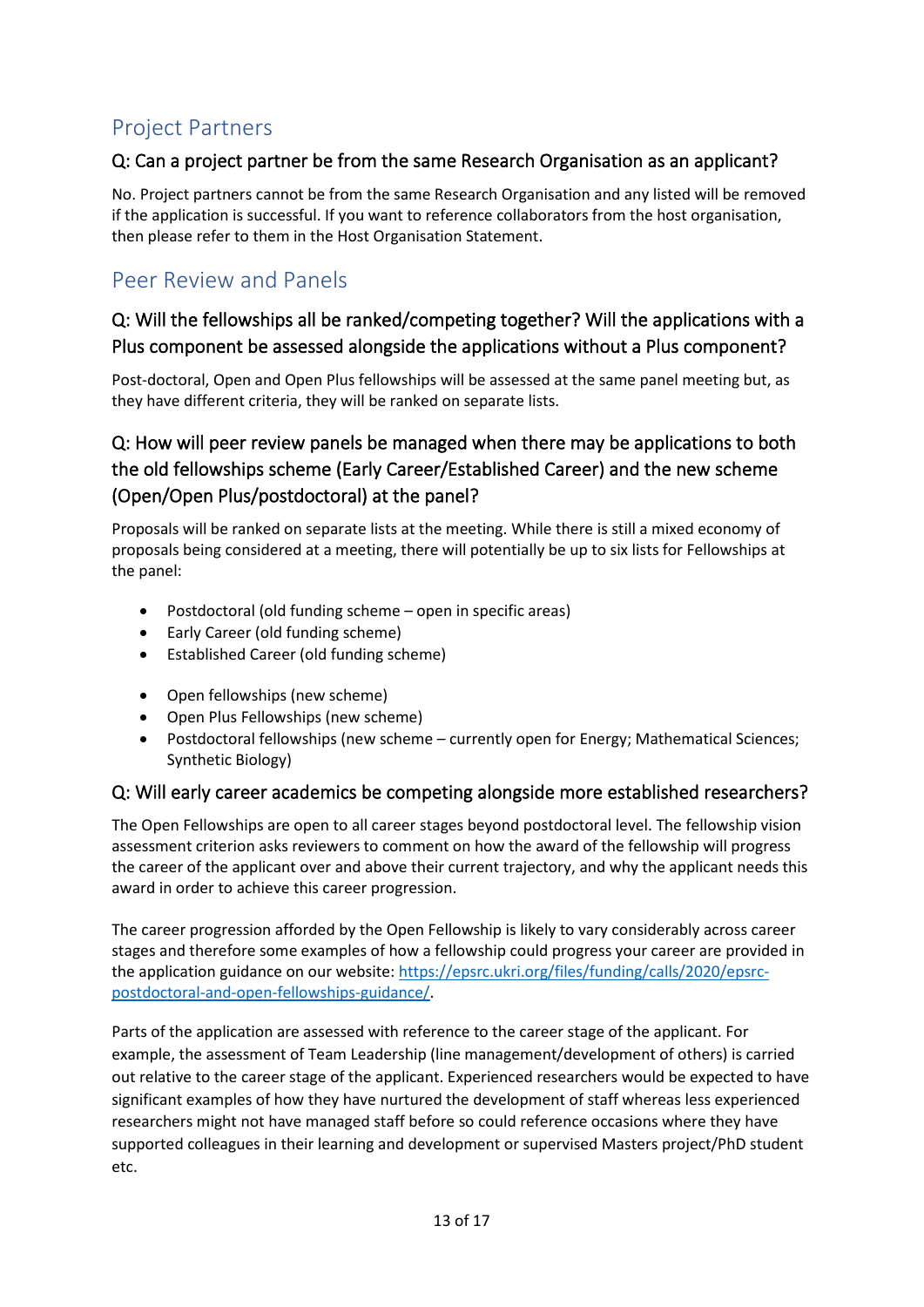It is also worth noting that during our extensive consultation exercise, the community were divided on who the removal of careers stages would benefit – some thought it would benefit early career researchers, and some that it would favour more experienced applicants. The assessment of applicants at different career stages is going to be very closely monitored as time progresses.

# <span id="page-13-0"></span>**Eligibility**

#### <span id="page-13-1"></span>Q: Can fellowships be held at Research Council Institutes?

Yes. An EPSRC fellowship can be hosted by any organisation that is eligible for EPSRC funding. To check your eligibility for th[e Research Institutes and other Independent Research](https://www.ukri.org/funding/how-to-apply/eligibility/)  [Organisations](https://www.ukri.org/funding/how-to-apply/eligibility/) (IROs), [visit the UK Research and Innovation website.](https://www.ukri.org/apply-for-funding/before-you-apply/check-if-you-are-eligible-for-research-and-innovation-funding/eligible-research-institutes/#contents-list)

#### <span id="page-13-2"></span>Q: Can a fellowship have more than one host organisation?

Fellowships must have one lead host organisation. You may work closely with other organisations as part of the project.

#### <span id="page-13-3"></span>Q: Can I apply for a fellowship even though I am not a UK National citizen?

Yes. All successful EPSRC Fellowship applicants who require a visa to work in the UK will be eligible to be considered under the fast-track [Global Talent Visa](https://www.ukri.org/our-work/collaborating-internationally/get-funding-and-visas-to-do-research-in-the-uk/) route. This visa route is designed for researchers/ innovators and gives the holder flexibility to pursue their research and collaborations.

The grant of any visa is always subject to the standard Home Office general grounds for refusal of a visa. Please contact fellowtier1info@rcuk.ac.uk for further details

#### <span id="page-13-4"></span>Q: Can senior staff apply to the open fellowships from overseas?

There are no nationality restrictions imposed by EPSRC on who can apply for a fellowship. However, you will require the support of a UK University (host organisation) and must be resident in the UK (once the fellowship has commenced) in order to hold the Fellowship.

### <span id="page-13-5"></span>Q: I have been working in industry since obtaining my PhD; can I still apply for a fellowship?

Applications are welcomed from candidates who wish to re-establish themselves in academia after working in industry, after a career break or other period of absence from active research. Please see our [application guidance.](https://epsrc.ukri.org/files/funding/calls/fellowship-application-guide/)

#### <span id="page-13-6"></span>Q: My fellowship application was rejected; when can I reapply?

You may only apply for one EPSRC or EPSRC supported fellowship in any 12-month period, the date being taken from the date the original (first) proposal was submitted to EPSRC. EPSRC does not accept uninvited resubmissions so you would need to make sure a new proposal is substantially different from the original proposal. Please se[e our website page on resubmissions.](https://epsrc.ukri.org/funding/applicationprocess/basics/resubpol/)

### <span id="page-13-7"></span>Q: Can I submit a fellowship application to different funders at the same time?

Applicants may only have one fellowship application under consideration by UKRI (which encompasses all fellowship schemes led by UKRI, any of the Research Councils and/or Innovate UK) at any point, unless expressly permitted in the Research Council/Innovate UK call documentation.

Applicants may apply simultaneously to other funders' fellowship schemes (those funders outside of UKRI) but cannot hold fellowships which fund their working time simultaneously.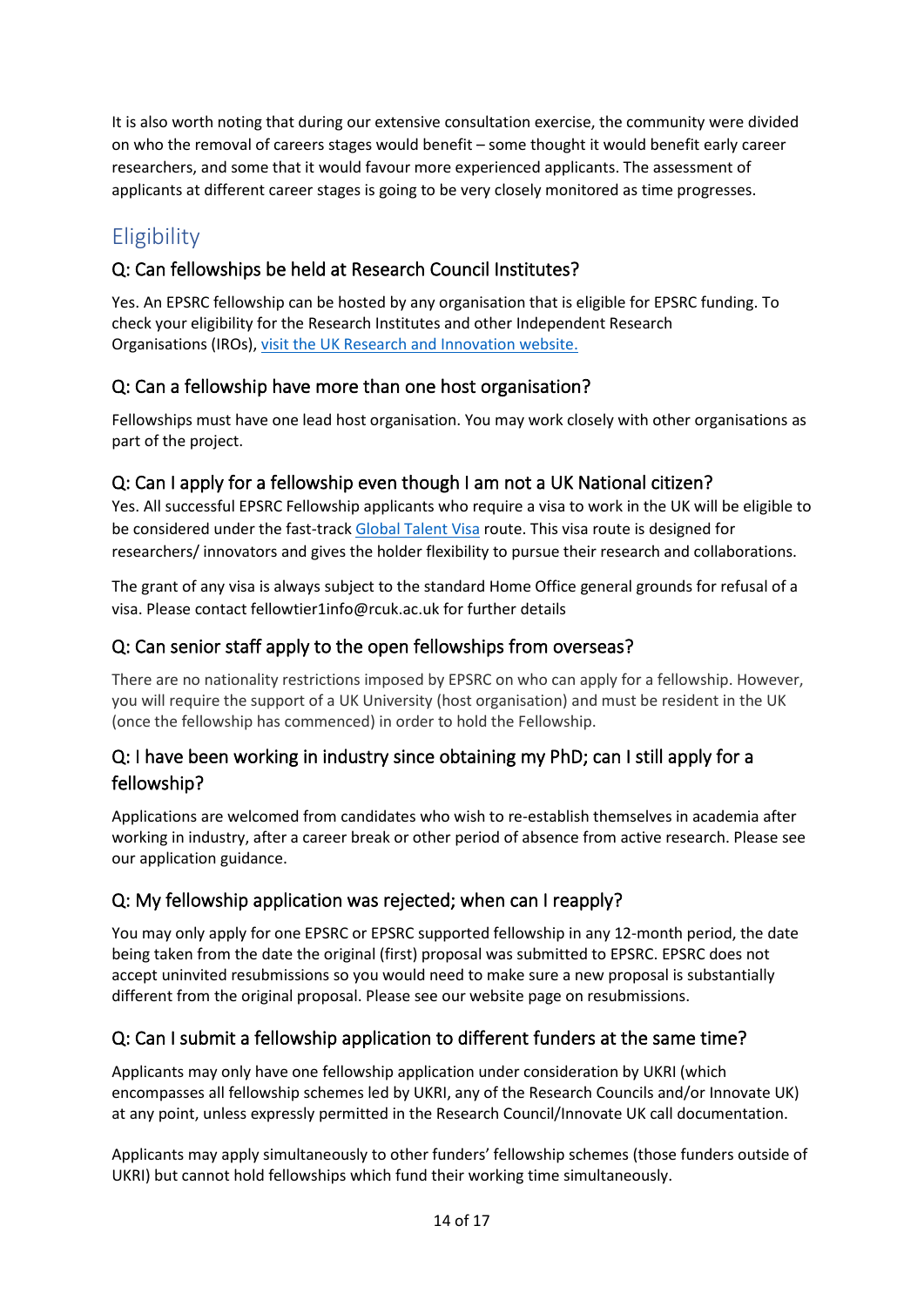Applicants may simultaneously seek grant support for other projects, from UKRI or other funders, while their EPSRC fellowship application is under consideration, however;

-A substantial part of the fellowship programme may not be under consideration as a proposal with an any of the constituent parts of UKRI, while under consideration for an EPSRC fellowship award.

-Any funding secured from UKRI or other funders must comply with the EPSRC Fellowship terms and conditions, including the time commitments.

# <span id="page-14-0"></span>Q: I have had a previously unsuccessful EPSRC fellowship application - can I resubmit to the UKRI Future Leaders Fellowship (FLF) scheme?

There is currently no restriction on resubmitting previously unsuccessful EPSRC fellowship applications to the UKRI FLF scheme. However, before submission, applicants should carefully consider previous feedback they have received on the proposal from reviewers and/or panel members and whether their original EPSRC proposal meets the criteria for the UKRI FLF scheme. It is likely that any unsuccessful proposal will need substantive changes/development from the original submission.

Please note that if you apply to the UKRI FLF scheme and you are unsuccessful this would be classed as a first submission under the EPSR[C resubmissions policy](https://epsrc.ukri.org/index.cfm/funding/applicationprocess/preparing/preparingnewproposals/) and therefore you would not be able to subsequently submit that same fellowship proposal to the EPSRC Fellowship scheme.

# <span id="page-14-1"></span>Q: As EPSRC restricts the number of fellowship applications to one application within a 12-month period, if I apply to the UKRI FLF scheme does this mean I cannot apply for an EPSRC fellowship for 12 months from FLF submission date or vice versa?

This 12-month period only applies to EPSRC fellowships. Therefore if you submit to the UKRI Future Leaders Fellowship (FLF) scheme this would not count as your one fellowship application for the 12 month period from EPSRC's point of view and conversely if you applied for an EPSRC Fellowship you would not be restricted to the 12 month wait to apply for an FLF. However please note that you cannot apply in parallel to UKRI FLF and any EPSRC Fellowship schemes so you would need to wait until the outcome of one application is known before submitting to the other scheme.

Please also note that if you apply to the UKRI FLF scheme and you are unsuccessful this would be classed as a first submission under the EPSRC [resubmissions policy](https://epsrc.ukri.org/index.cfm/funding/applicationprocess/preparing/preparingnewproposals/) and therefore you would not be able to subsequently submit that same fellowship proposal to the EPSRC Fellowship scheme.

### <span id="page-14-2"></span>Q: If I apply for a fellowship, would I be eligible for a New Investigator Award (NIA)?

If you are an unsuccessful EPSRC fellowship applicant you can subsequently apply for a NIA, providing you meet the other NIA eligibility requirements. (Bear in mind the EPSRC resubmission policy; the same proposal cannot be submitted again albeit to a different scheme).

Current holders of early career level and above fellowships which include PDRA time are not eligible; Current holders of early career level and above fellowships not including PDRA time are eligible if they meet the othe[r eligibility criteria](https://epsrc.ukri.org/funding/applicationprocess/routes/newac/nia/eligibility/)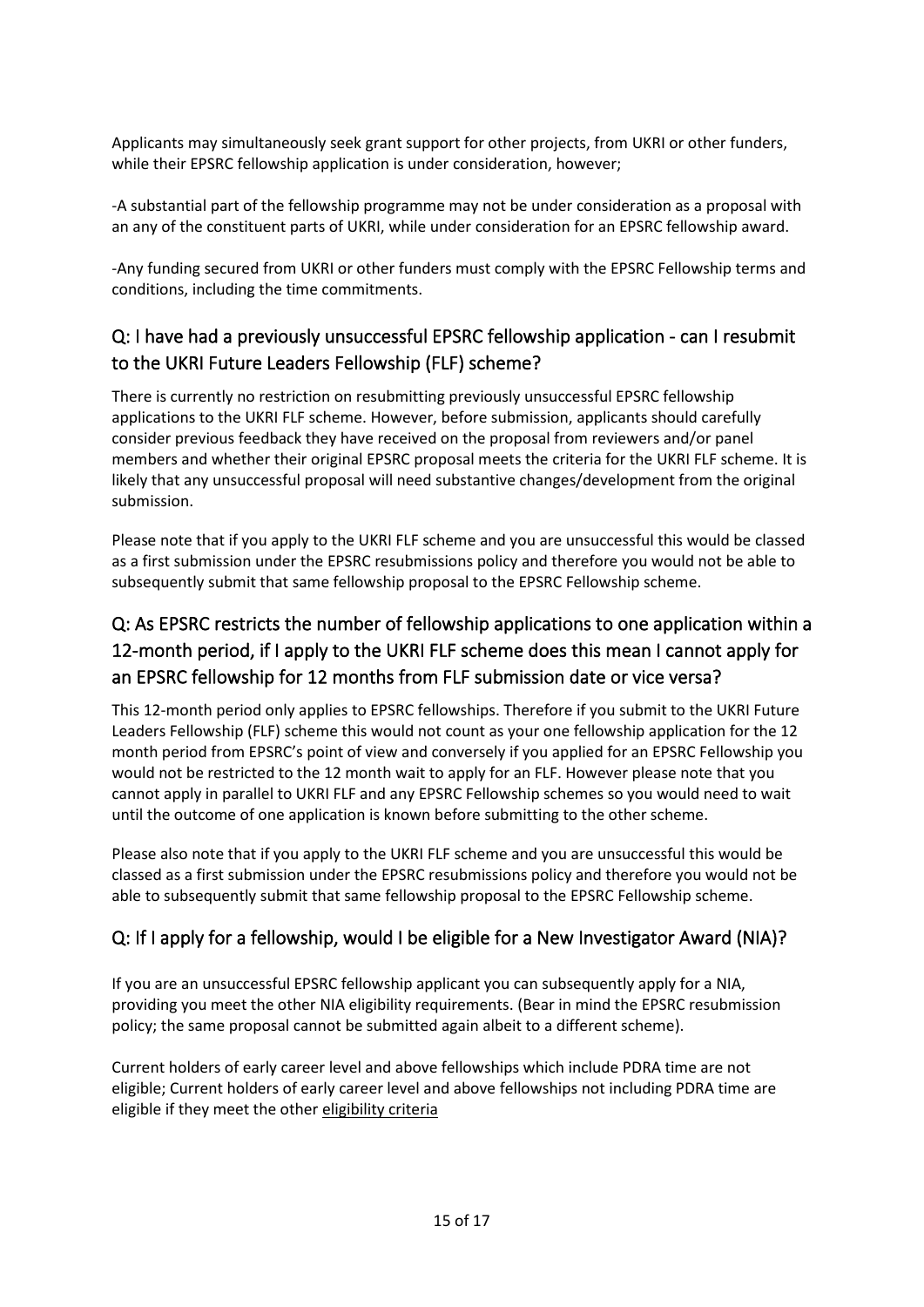# <span id="page-15-0"></span>Q: Can I apply for a New Investigator Award (NIA) as well as one of the new fellowships simultaneously?

If you are intending to apply for a New Investigator Award in parallel with your EPSRC Fellowship application, please note that:

- A substantial part of the fellowship project may not be under consideration as a grant proposal with any organisation within UKRI, while under consideration for an EPSRC fellowship award.
- Any funding secured from EPSRC or other funders must comply with the EPSRC fellowship terms and conditions if awarded, including the time commitments. Therefore, if you were awarded both the NIA and EPSRC Fellowship and were not able to conduct the NIA within the time commitment conditions of the fellowship (no more than six hours/week on nonfellowship commitments) then you will need to decline one of the awards.
- Applicants must inform EPSRC if these submissions are subsequently funded and must withdraw their application from EPSRC consideration if the project has already been funded elsewhere.

### <span id="page-15-1"></span>Q: Can international facility time count as the significant grant funding requirement for the Open fellowship?

The emphasis is on the skills and experience the applicant has acquired rather than the amount of funding that they have already obtained. Some applicants for the open fellowship scheme may not have previously obtained funding directly, especially if they are a research technical professional.

Post-doctoral fellowships are for those who have recently started formulating their own research ideas and want to demonstrate research independence. If the applicant is on the cusp of being able to apply for their first academic appoint and has already demonstrated research independence and been delivering elements of their own research ideas, then the Open Fellowship might be suitable.

# <span id="page-15-2"></span>Q: Is there any age limit for applying for a fellowship? Would someone in their 60s be able to apply, for example?

There are no limits regarding an applicant's age at the time of application. Age is not a barrier to holding a fellowship award. As with all fellowship applications, applicants need to be able to justify how the fellowship adds value to their career beyond other funding routes available and this will be assessed relative to career stage at the interview panel.

# <span id="page-15-3"></span>Further application guidance

#### <span id="page-15-4"></span>Q: Am I allowed a Co-Investigator (Co-I) on my fellowship?

Co-Investigators are not permitted on postdoctoral fellowships as you are expected to demonstrate independence, however collaborators (project partners) are permitted.

Open Fellowships can include a Co-Investigator if this is justified. A Co-I is expected to bring complementary and different skills to that of the Principal Investigator.

### <span id="page-15-5"></span>Q: As a fellow can I be a PI or Co-I on another grant?

If you are a Fellow under the open fellowship scheme you would be eligible to act as PI on an EPSRC research grant, assuming you meet all of the [other requirements.](https://epsrc.ukri.org/funding/applicationprocess/fundingguide/eligibility/investigators/) However, the required resource cannot be duplicated – salary should not be costed to the new proposal for any overlapping time period, and estates and indirect costs would need to be reduced accordingly.